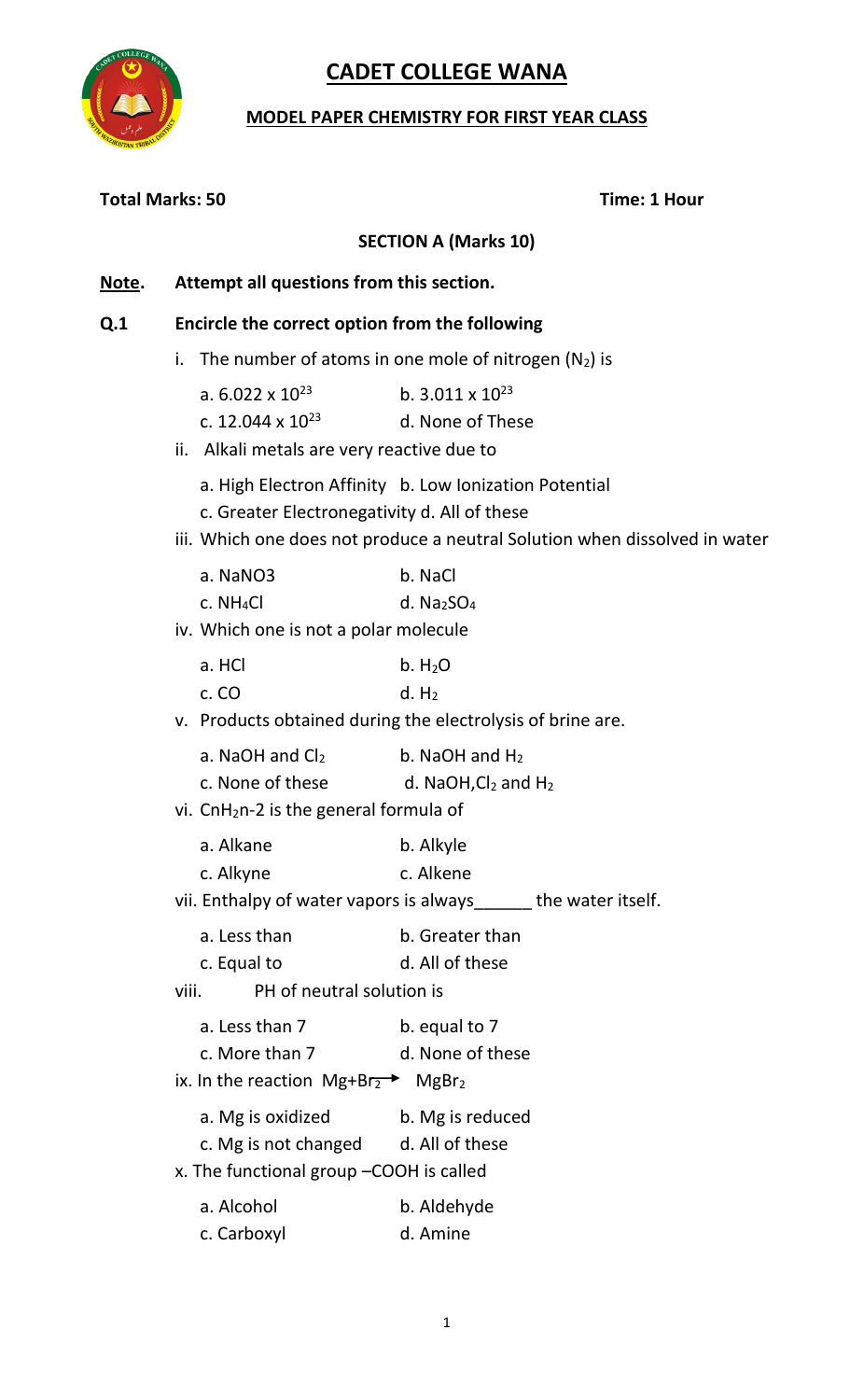#### **Note: Attempt any eight questions from this section. Each question carries 5 marks.**

- Q- II What is a co-ordinate covalent bond? Explain it with the formation of hydroniumion ion[H<sub>3</sub>O<sup>+</sup>]
- Q- III Describe Lewis acid-base concept with an example.
- Q- IV Explain hardness of water and its types briefly.
- Q- V Briefly explain Electronogativity and its trends in the periodic table.
- Q- VI Describe solvey process for the manufacture of Ammonia.
- Q- VII What is isotope? Discuses the isotopes of hydrogen.
- Q- VIII What is fractional distillation? Describe the factional distillation of petroleum.
- Q- IX What is halogenation reaction? Write step wise chemical equations for the reaction of  $Cl<sub>2</sub>$  with CH<sub>4</sub>.
- Q- X What are vitamins? Discuss briefly the types of vitamins.
- Q- XI What is DNA? Explain briefly.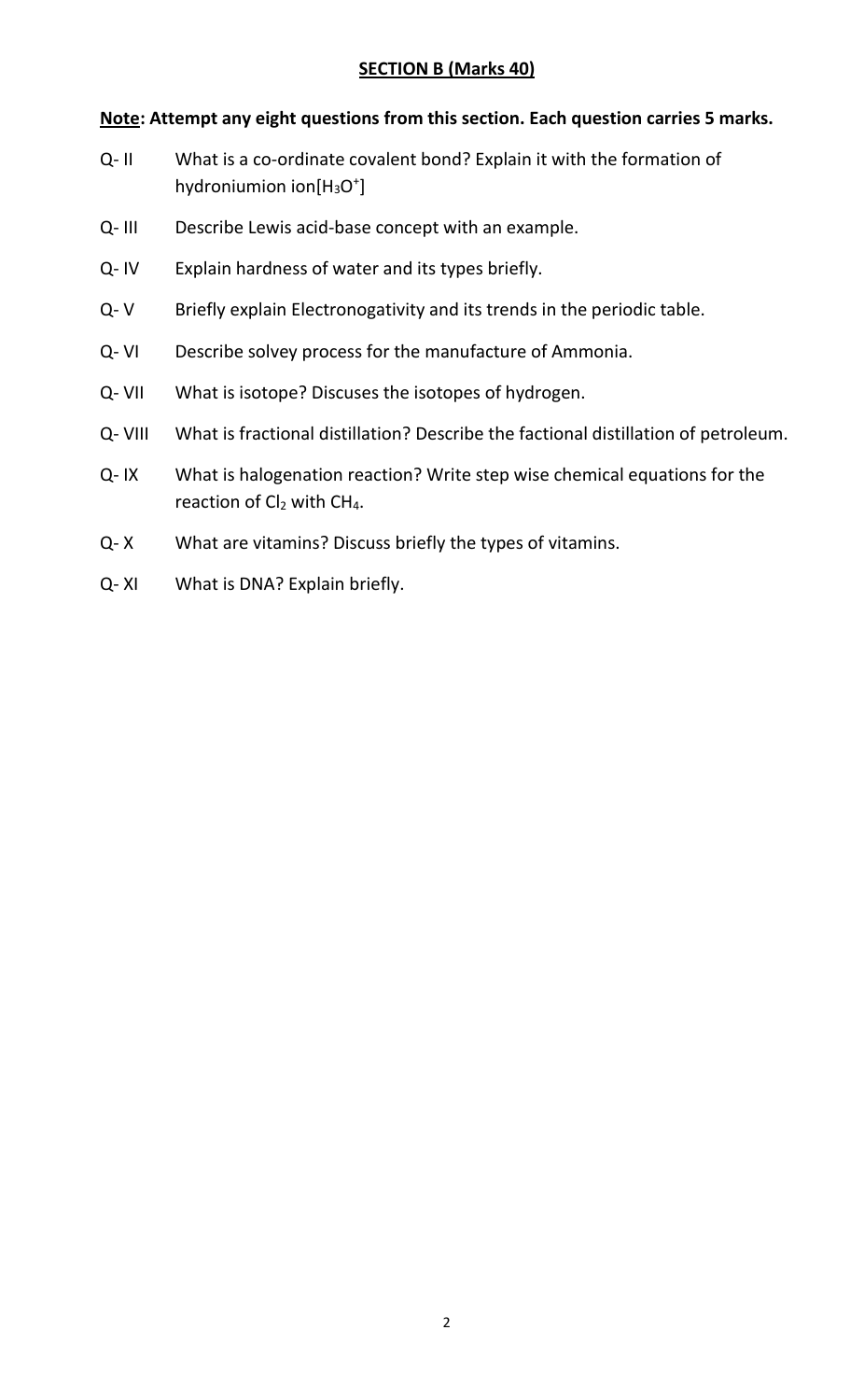

# **MODEL PAPER COMPUTER SCIENCE FOR FIRST YEAR CLASS**

|       | <b>Total Marks: 50</b>                         |                                                                          | <b>Time: 1 Hour</b> |                            |
|-------|------------------------------------------------|--------------------------------------------------------------------------|---------------------|----------------------------|
|       |                                                | <b>SECTION A (Marks 10)</b>                                              |                     |                            |
| Note. | Attempt all questions from this section.       |                                                                          |                     |                            |
| Q.1   | Encircle the correct option from the following |                                                                          |                     |                            |
| i.    |                                                | In which generation computer transisters were used?                      |                     |                            |
|       | a. Third                                       | b. first                                                                 | c. second           | d. fourth                  |
| ii.   |                                                | Which of the following structures repeats one or more operation?         |                     |                            |
|       | a. sequence                                    | b. selection                                                             | c. loop             | d. decision                |
| iii.  |                                                | Which of the following is an input device for voice recording?           |                     |                            |
|       | a. Scanner                                     | b. Keyboard                                                              | c. Microphone       | d. speaker                 |
| iv.   |                                                | Which software helps in finding and removing errors in programs?         |                     |                            |
|       | a. linker<br>debugger                          | b. text editor                                                           | c. loader           | d.                         |
| ٧.    |                                                | How many bytes are set aside by the compiler for a variable of type int? |                     |                            |
|       | a. 2                                           | b.3                                                                      | c.4                 | d.5                        |
| vi.   | current line?                                  | Which Escape sequence is used to moves curser to the beginning of        |                     |                            |
|       | a. $\mathsf{b}$                                | $b. \ a$                                                                 | c. $\ln$            | $d. \backslash \backslash$ |
| vii.  |                                                | Which of the following is a logical operator?                            |                     |                            |
|       | a. %                                           | $b. \leq$                                                                | c. &&               | $d. +=$                    |
| viii. |                                                | Which statement is equivalent to " $k=k + a$ "?                          |                     |                            |
|       | $K+=a;$                                        | $b. k=+a;$                                                               | c. $k++a$ ;         | $d. k=a++;$                |
| ix.   |                                                | Which of the following should not be written down or share with others?  |                     |                            |
|       | a. Password                                    | b. User Id                                                               | c. program          | d. data                    |
| Х.    |                                                | Which of the following is also called counter loop?                      |                     |                            |
|       | a. do-while                                    | b. while                                                                 | c. for              | d. if-else                 |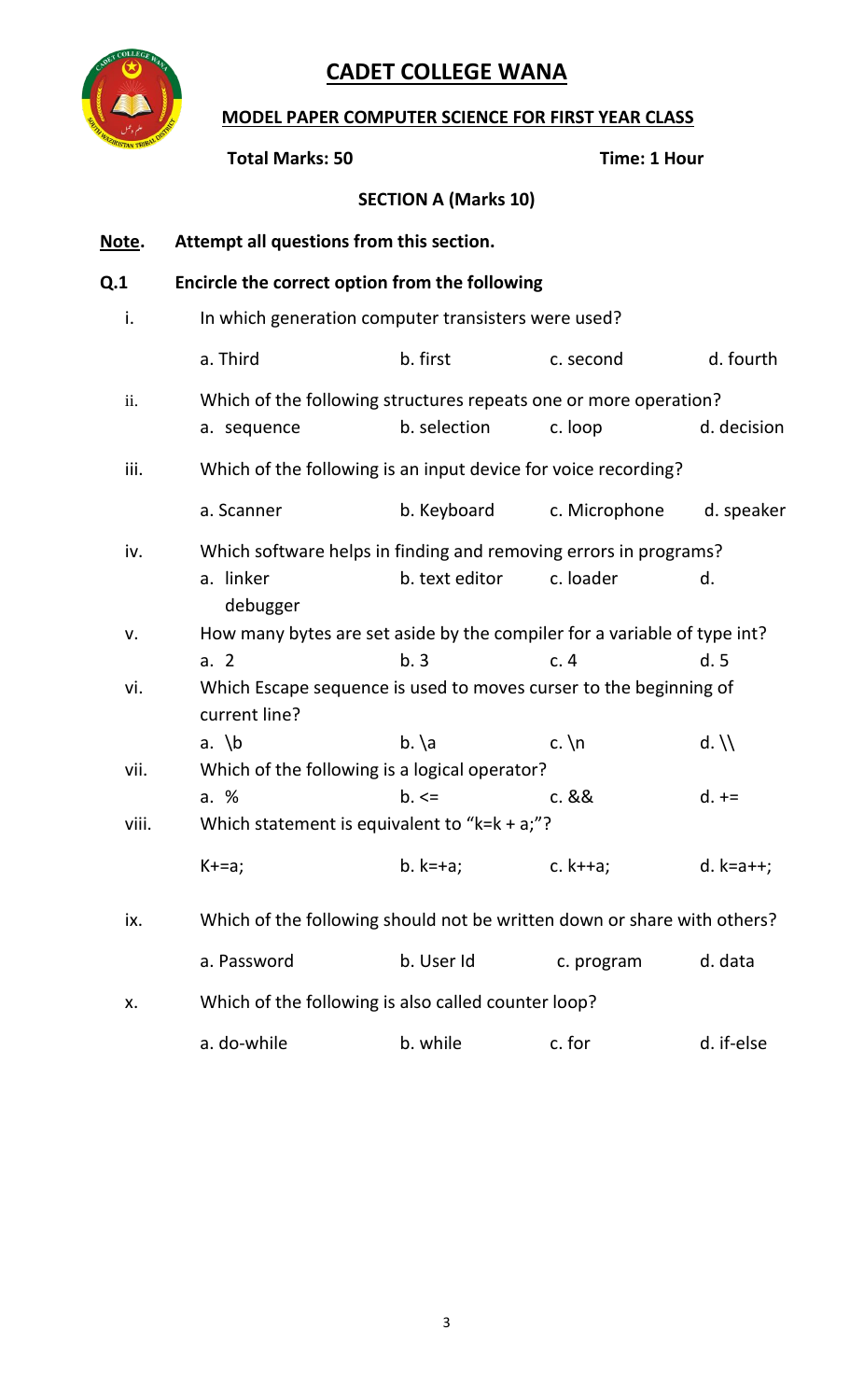#### **Note: Attempt any eight questions from this section. Each question carries 5 marks.**

#### **Draw neat and labelled diagram where necessary**

- Q-2 Differentiate between system software and application
- Q-3 What is Algorithm and what is the role of algorithm in problem solving?
- Q- 4 Draw any four graphical symbols used in flowchart and explain them.
- Q- 5 What are reserved words? Why they should not be used as variable names?
- Q-6 What is data communication?
- Q- 7 What is computer security?
- Q- 8 Which of the following are valid C variables? Give the reason if not a valid variable? Area, net pay, case, else, my weight, \_age
- Q- 9 Differentiate between print f() and scan f() functions.
- Q-10 Differentiate between if and if-else selection structures.
- Q-11 Write the following statement using if-else statement.  $k = (a+b>20)? a+3*b:a-b;$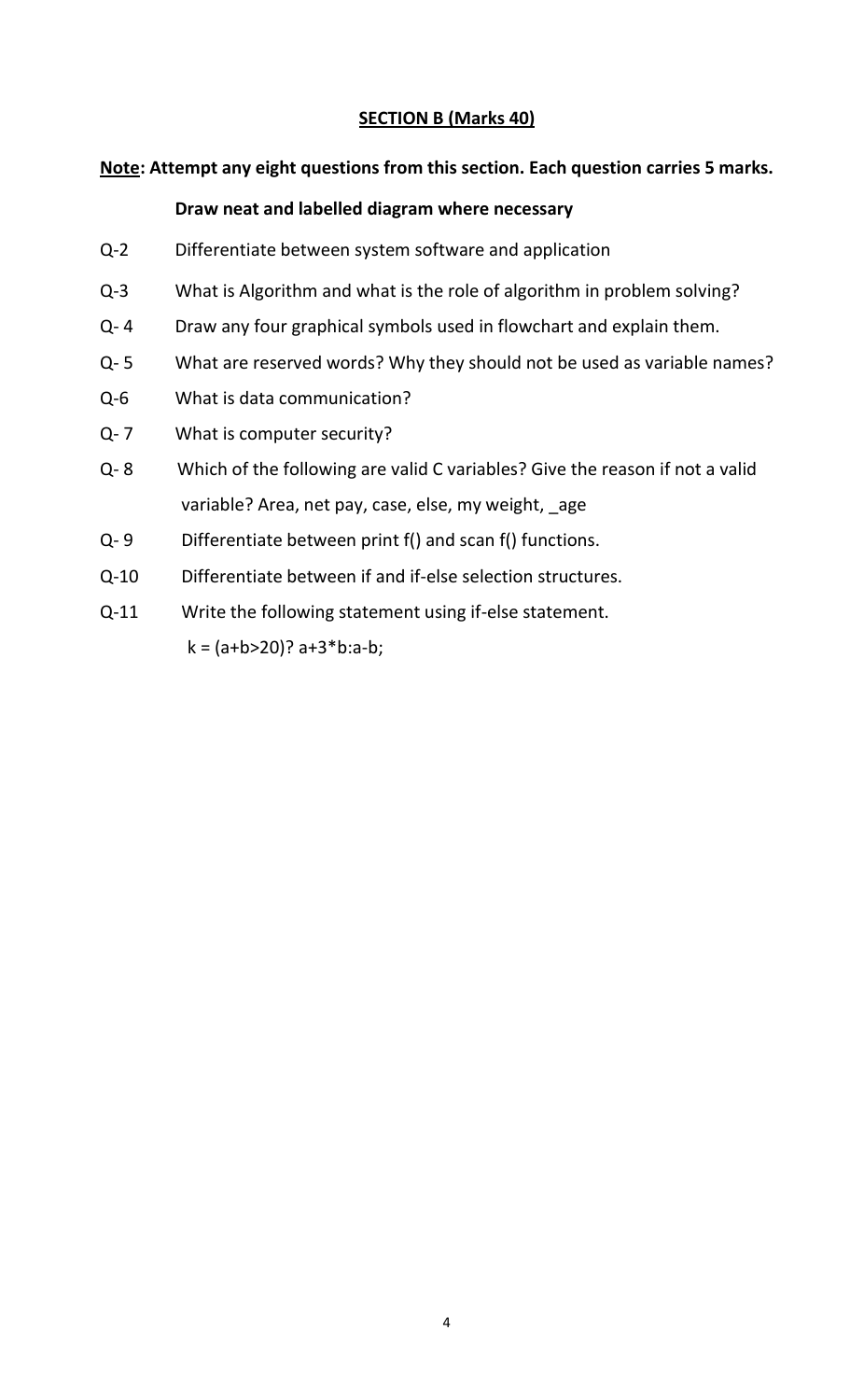

### **MODEL PAPER MATHEMATICS FOR FIRST YEAR CLASS**

| <b>Total Marks: 50</b>                     |                                                                                                                                                                                                                                                                                                            |                     |                             |                                                                                                                                      |            | <b>Time: 1 Hour</b> |                  |
|--------------------------------------------|------------------------------------------------------------------------------------------------------------------------------------------------------------------------------------------------------------------------------------------------------------------------------------------------------------|---------------------|-----------------------------|--------------------------------------------------------------------------------------------------------------------------------------|------------|---------------------|------------------|
|                                            |                                                                                                                                                                                                                                                                                                            |                     | <b>SECTION A (Marks 10)</b> |                                                                                                                                      |            |                     |                  |
| <u>Note</u> .                              | Attempt all questions from this section.                                                                                                                                                                                                                                                                   |                     |                             |                                                                                                                                      |            |                     |                  |
| Q.1                                        | Encircle the correct option from the following                                                                                                                                                                                                                                                             |                     |                             |                                                                                                                                      |            |                     |                  |
| i.                                         | If A= $\begin{bmatrix} 2 & 3 \\ 3 & 2 \end{bmatrix}$ , then A <sup>-1</sup> equals<br>a. $\begin{bmatrix} 4 & 3 \\ -3 & 2 \end{bmatrix}$ , b $\begin{bmatrix} 4 & -3 \\ -3 & 2 \end{bmatrix}$ , (c) $\begin{bmatrix} -2 & 3 \\ 3 & -4 \end{bmatrix}$ ,<br>$\begin{bmatrix} -4 & 3 \\ 3 & -2 \end{bmatrix}$ |                     |                             |                                                                                                                                      |            |                     | (d)              |
|                                            | ii. If $\frac{u}{v} = \frac{v}{w} = k$ , then<br>a. $u=wk^2$ b. $u=vk^2$ c. $u= w^2k$ d. $u= v^2k$                                                                                                                                                                                                         |                     |                             |                                                                                                                                      |            |                     |                  |
| iii.                                       | $\frac{3\pi}{4}$ Radians= ---------------------- degree                                                                                                                                                                                                                                                    |                     |                             |                                                                                                                                      |            |                     |                  |
|                                            | a. $115^0$ b. $135^0$ c.                                                                                                                                                                                                                                                                                   |                     |                             | $150^0$                                                                                                                              |            | d.                  | $30^0$           |
| iv.                                        | A circle which touch the three side of a triangle internally is known as                                                                                                                                                                                                                                   |                     |                             |                                                                                                                                      |            |                     |                  |
|                                            | a. Circum Circle b. E Circle c. In circle                                                                                                                                                                                                                                                                  |                     |                             |                                                                                                                                      |            |                     | d. None of These |
| v.                                         | a. $a^2 - b^2$                                                                                                                                                                                                                                                                                             |                     |                             | For which of the following a+b is not a factor?<br>(b) $a^2 + b^2$ (c) $a^3 + b^3$ (d) $a^4 - b^4$                                   |            |                     |                  |
| vi.                                        | The length of each side of a regular octagon is 5cm. measure its                                                                                                                                                                                                                                           |                     |                             |                                                                                                                                      |            |                     |                  |
|                                            | perimeters_____________.                                                                                                                                                                                                                                                                                   |                     |                             |                                                                                                                                      |            |                     |                  |
|                                            | a. 25cm b. 30cm c. 40cm                                                                                                                                                                                                                                                                                    |                     |                             |                                                                                                                                      | d. 35cm    |                     |                  |
| vii.                                       | The line $x = a$ is parallel to ________                                                                                                                                                                                                                                                                   |                     |                             |                                                                                                                                      |            |                     |                  |
| viii.                                      | a. Y-axis                                                                                                                                                                                                                                                                                                  |                     |                             | b. x-axis c. Both x-axis and y-axis d. None<br>The number of elements in power set of $\{1,2,3\}$ is $\frac{1}{2}$ = $\frac{1}{2}$ . |            |                     |                  |
|                                            | a. 8                                                                                                                                                                                                                                                                                                       | b.3                 | c.4                         |                                                                                                                                      |            | d. 9                |                  |
|                                            | ix. If A $\subseteq$ B then A – B = ___________________.                                                                                                                                                                                                                                                   |                     |                             |                                                                                                                                      |            |                     |                  |
|                                            | a. A                                                                                                                                                                                                                                                                                                       | b. B c. $\emptyset$ |                             |                                                                                                                                      | $d. B - A$ |                     |                  |
| X.<br>circle is $\overline{\phantom{a}}$ . | A 4 $cm$ long chord subtends a central angle of $60^{\circ}$ the radial segment of this                                                                                                                                                                                                                    |                     |                             |                                                                                                                                      |            |                     |                  |
|                                            | a. 1                                                                                                                                                                                                                                                                                                       | b. 2 c. 3           |                             |                                                                                                                                      |            | d.4                 |                  |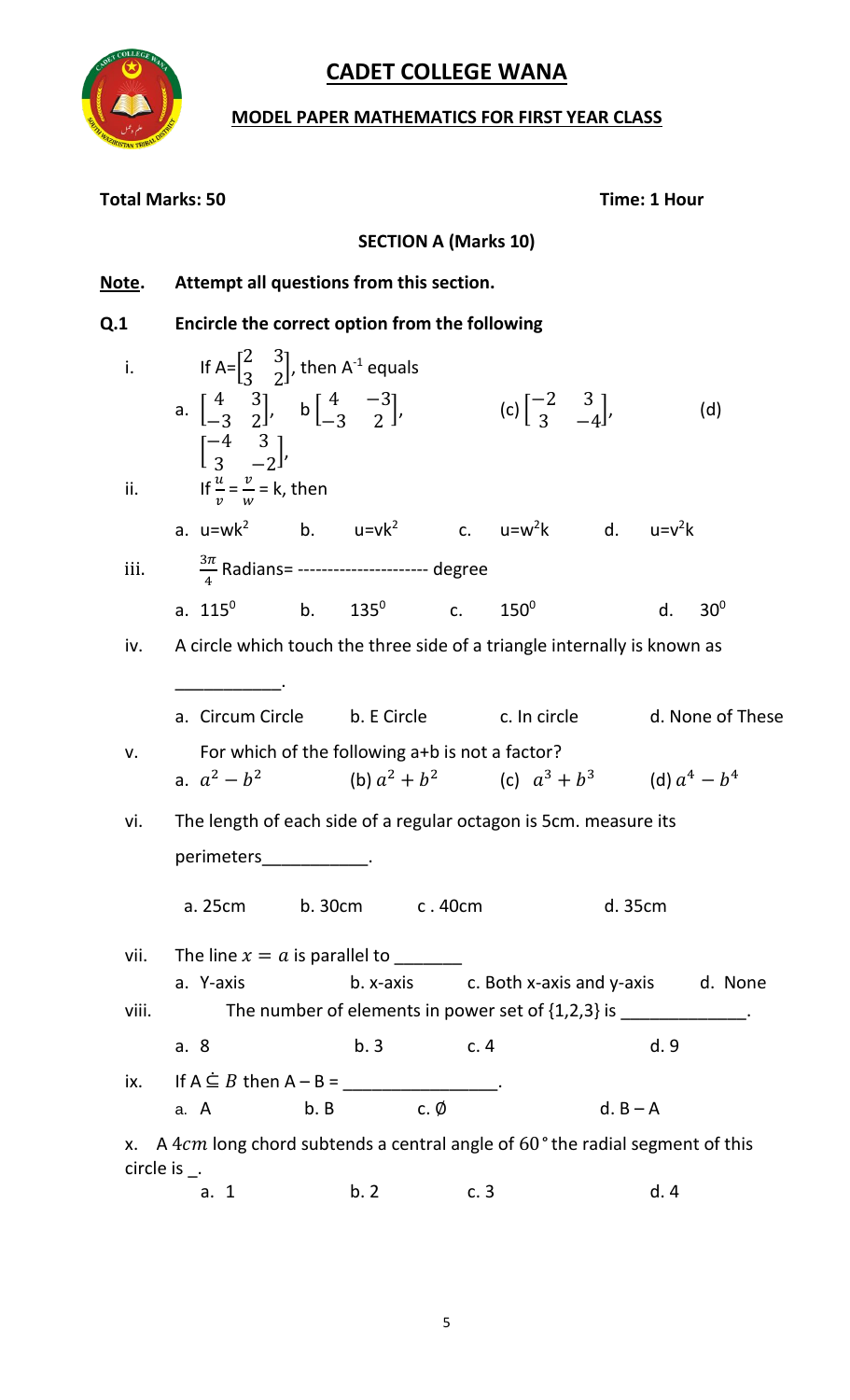#### **Note: Attempt any eight questions from this section. Each question carries 5 marks.**

Q-2 If 
$$
A = \begin{bmatrix} 2 & 0 \ -3 & 1 \end{bmatrix}
$$
,  $B = \begin{bmatrix} 1 & -1 \ -1 & 3 \end{bmatrix}$ , Prove that  $(AB)^{-1} = B^{-1}A^{-1}$ 

Q-3 Verify the identity  $\sqrt{\frac{1+cos\theta}{1-cos\theta}} = \frac{sin\theta}{1-cos\theta}$  $1 - cos\theta$ 

- Q-4 AB is the chord of a circle and the diameter CD is perpendicular bisector of AB. Prove that mAc=mBc
- Q-5 Prove that  $x^3+y^3=(x+y)(x+wy)(x+w^2y)$ .
- Q-6 Resolve into partial fraction  $\frac{X-5}{X^2+2X-3}$

Q- 7 If 
$$
x = 2 - \sqrt{3}
$$
, find the value of  $x^4 + \frac{1}{x^4}$ 

- Q-8 Factorize:  $64x^3 144x^2y + 108xy^2 27y^3$
- Q-9 Solve the equation  $3x^{-2}+5=8x^{-1}$
- Q-10 In a  $\triangle$  ABC, calculate m AC when m AB = 5cm, m BC =  $4\sqrt{2}$  cm, m < B=45

 $Q-11$  Solve:-  $X^2 + 2Y^2 = 22$  $5X^2 + Y^2 = 29$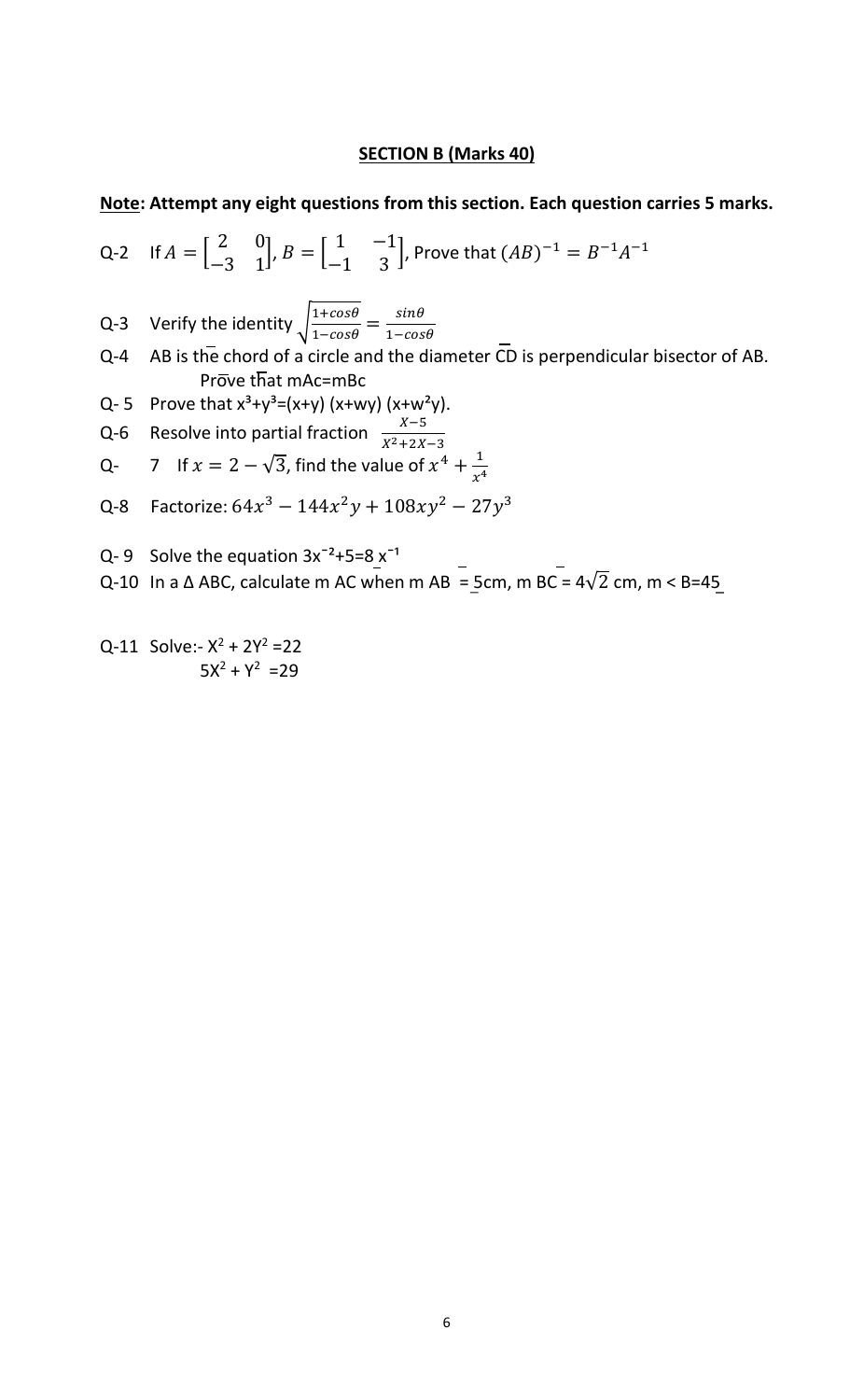

#### **MODEL PAPER PHYSICS FOR FIRST YEAR CLASS**

#### **Total Marks: 50 Time: 1 Hour**

**SECTION A (Marks 10)**

#### **Note. Attempt all questions from this section.**

#### **Q.1 Encircle the correct option from the following**

- i. Ripple tank is used to study the characteristics of
	- a. Longitudinal waves b. Tarnsverse waves
	- c. Electromagnetic waves d. None of these
- ii. The intensity of the loudest sound which can be heard without pain is

| a. $10^{-12}$ Wm <sup>-2</sup> | b. 1 $\text{w} \text{m}^{-2}$ |
|--------------------------------|-------------------------------|
| c. $10^{-10}$ Wm <sup>2</sup>  | d. $10^{-6}$ Wm <sup>-2</sup> |

iii. The refractive index of water is

| a. 1.03 | b. 1.33 |
|---------|---------|
| c. 1.54 | d. 1.4  |

iv. If separation between two oppositely charged object is doubled, the force

of attraction between them.

| a. Increase by 2 times | b. decrease by 2 times |
|------------------------|------------------------|
| c. decrease by 4 times | d. Increase by 4 times |
| SI unit of emf.        |                        |
|                        |                        |

| $a.$ JC $^{-1}$ | b. V          |
|-----------------|---------------|
| c. $\Omega$     | c. both a & b |

vi. What is the power rating of a lamp connected to a 15v source when it

carries 3A

 $V<sub>1</sub>$ 

| a. 4.8W | b.60W    |
|---------|----------|
| c. 135W | c. $45W$ |

vii. Ac generator works on the principle.

| a. Ampere's law  | b. Coulomb's law |
|------------------|------------------|
| c. Faraday's law | d. Ohm's Law     |

viii. The presence of a magnetic field can be detected by:

- a. Small mass b. Stationary positive charge
- c. Stationary negative charge d. Magnetic compass

ix. The process by which electrons are emitted by a hot metal surface is

known as:

| a. Boiling                              | b. Evaporation         |  |
|-----------------------------------------|------------------------|--|
| c. Conduction                           | d. Thermionic emission |  |
| x. What does the term e-mail stand for? |                        |  |
| a. Emergency mail                       | b. Electronic mail     |  |

c. Extra mail d. External mail

7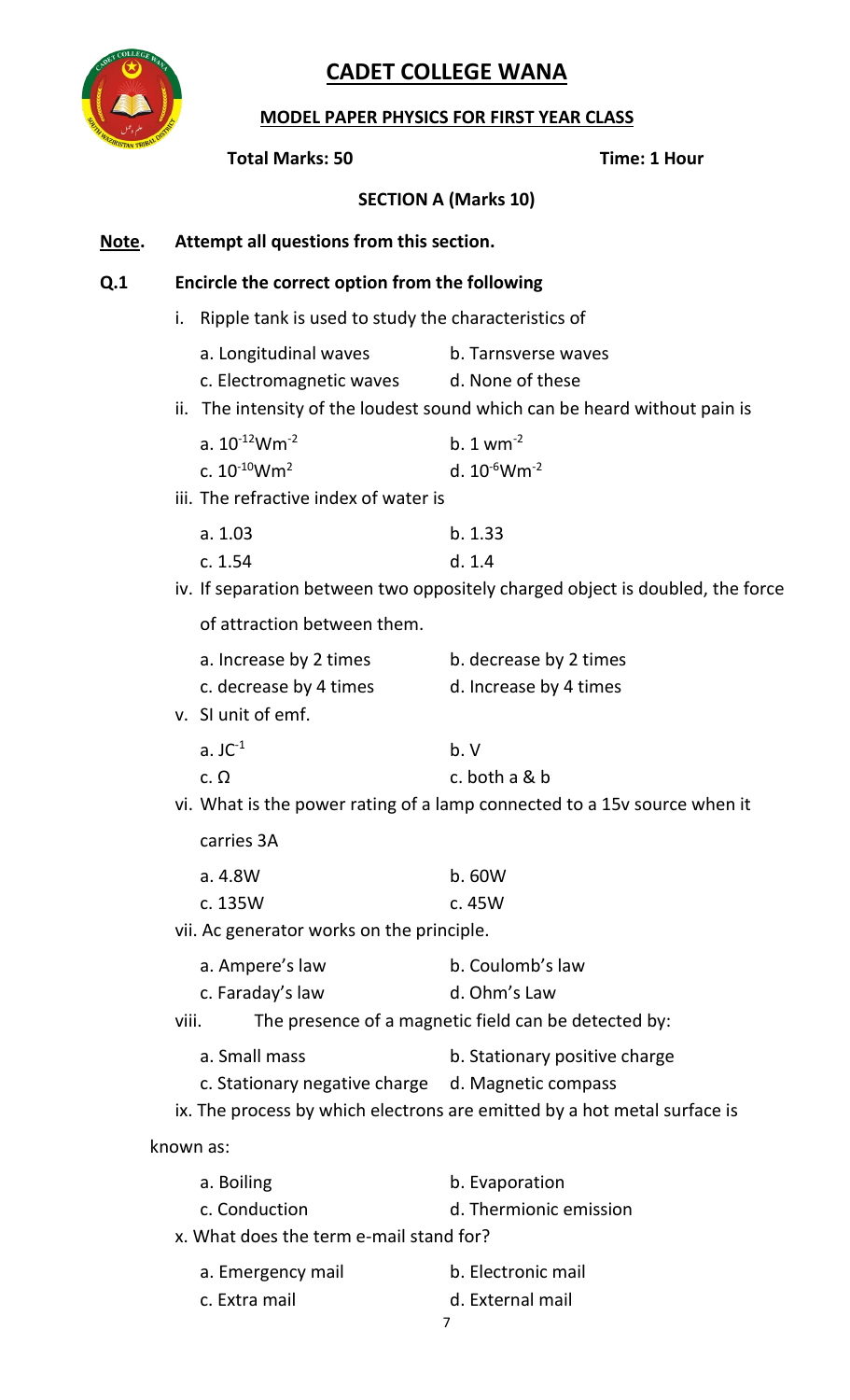#### **Note: Attempt any eight questions from this section. Each question carries 5 marks.**

- Q.2 Can Newton's first law be derived from the Second law? Explain.
- Q- 3 Explain the phenomenon of Nuclear Fission.
- Q- 4 What is CRO? Briefly describe its components and function.
- Q- 5 How are the resistances connected in parallel? What are the characteristics of this combination? Also find equivalent resistance.
- Q- 6 Explain the construction and working of transformer.
- Q- 7 An electric bulb is marked 220V, 100W, find the resistance of the filament of the bulb. If the bulb is used 5 hours daily, find the energy in kwh consumed by bulb in one month.
- Q- 8 Describe two applications of electrostatics in daily life.
- Q- 9 A ray of light from air is incident on a liquid surface at an angle of incidence 35*°*, calculate the angle of refraction if refractive index of liquid is 1.25, Also calculate the critical angle between liquid-air interface.
- Q- 10 what are significant figures? What are rules for identification of significant figures?
- Q- 11 Define the following terms.
	- i. Damped oscillation ii. Quality of sound iii. Pitch of sound

iv. SHM v. Troughs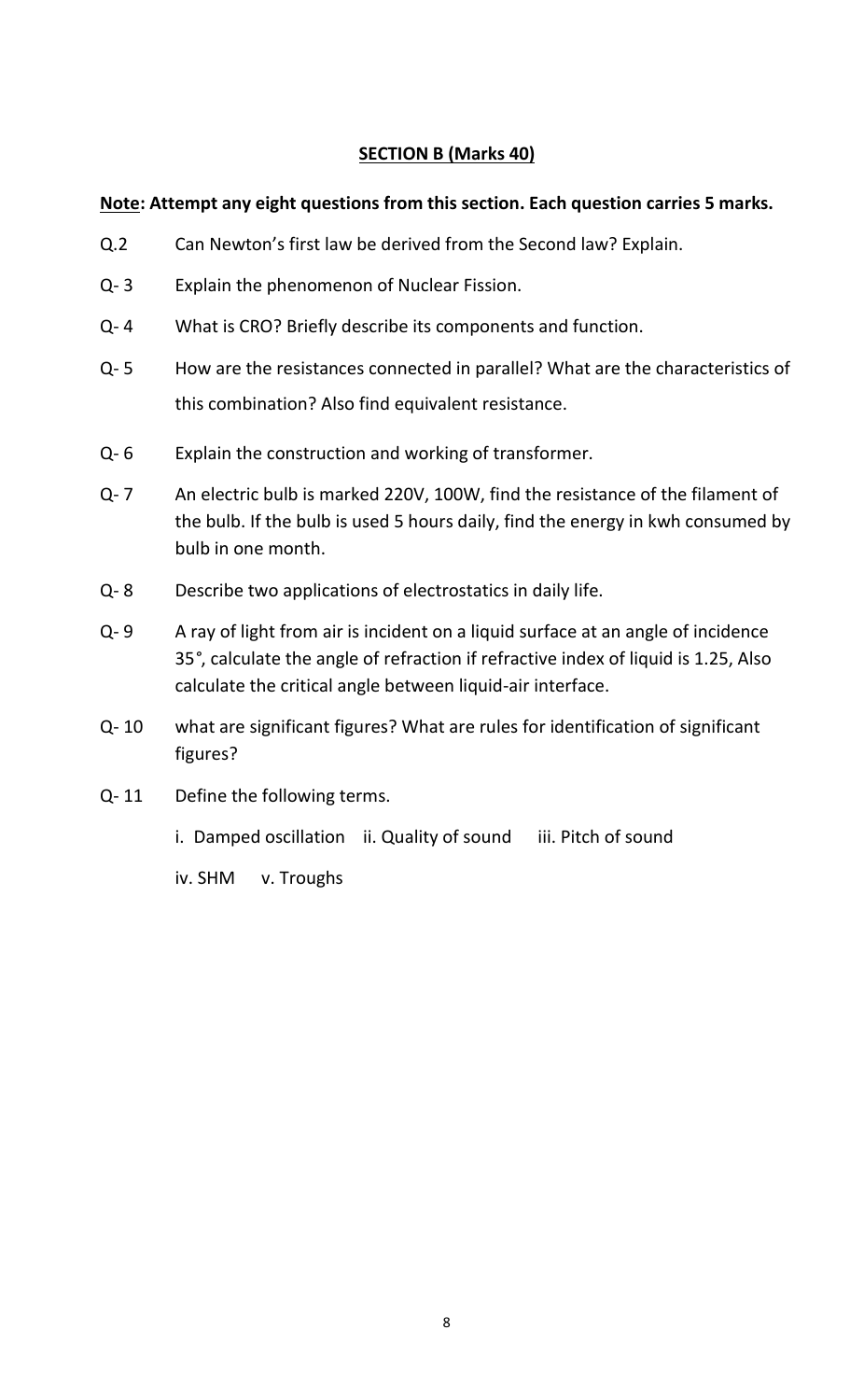

### **MODEL PAPER BIOLOGY FOR FIRST YEAR CLASS**

| <b>Total Marks: 50</b> |                                                                            | Time: 1 Hour                                                                                                   |
|------------------------|----------------------------------------------------------------------------|----------------------------------------------------------------------------------------------------------------|
|                        |                                                                            | <b>SECTION A (Marks 10)</b>                                                                                    |
| <u>Note</u> .          | Attempt all questions from this section.                                   |                                                                                                                |
| Q <sub>1</sub>         | Encircle the correct option from the following:                            |                                                                                                                |
|                        | i. Protoplasm of the nucleus is called                                     |                                                                                                                |
|                        | a. Nucleosome<br>c. Nucleolus<br>ii. Whorl of carpel is known as:          | b Nucleoplasm<br>d. Cytoplasm                                                                                  |
|                        | a. Thalamus<br>c. Gynoecium<br>iii. Spherical Bacteria are also called     | b. Calyx<br>d. Androecium                                                                                      |
|                        | a. Spirila<br>c. Cicci<br>iv. Smut and rust are caused by the members of   | b. Bacillia<br>d. Vibrios                                                                                      |
|                        | a. Ascomycota<br>c. Zygomycota                                             | b. Basidiomycota<br>d. None of these<br>v. Which one of the following is dominant generation in tracheophytes? |
|                        | a. Sporophyte<br>c. Both a and b<br>vi. Nucleotide is the basic unit of    | b. Gametophyte<br>c. None of these                                                                             |
|                        | a. Protein<br>c. DNA<br>vii. The membrane of heart is called               | b. Lipids<br>c. All of these                                                                                   |
|                        | a. Perichondrian<br>c. Pericardium<br>viii.                                | b. Tonoplast<br>d. Chondroblast<br>The removal of undigested food from the body is called                      |
|                        | a. Excretion<br>c. Assimilation                                            | b. Egestion<br>d. Ingestion<br>ix. Sudden change in the sequence of DNA molecule is called                     |
|                        | a. Transduction<br>c. Mutation<br>x. About 90% Transpiration occur through | b. Transformation<br>d. Conjugation                                                                            |
|                        | a. Leticel<br>c. Cuticle                                                   | b. stomata<br>d. All of these                                                                                  |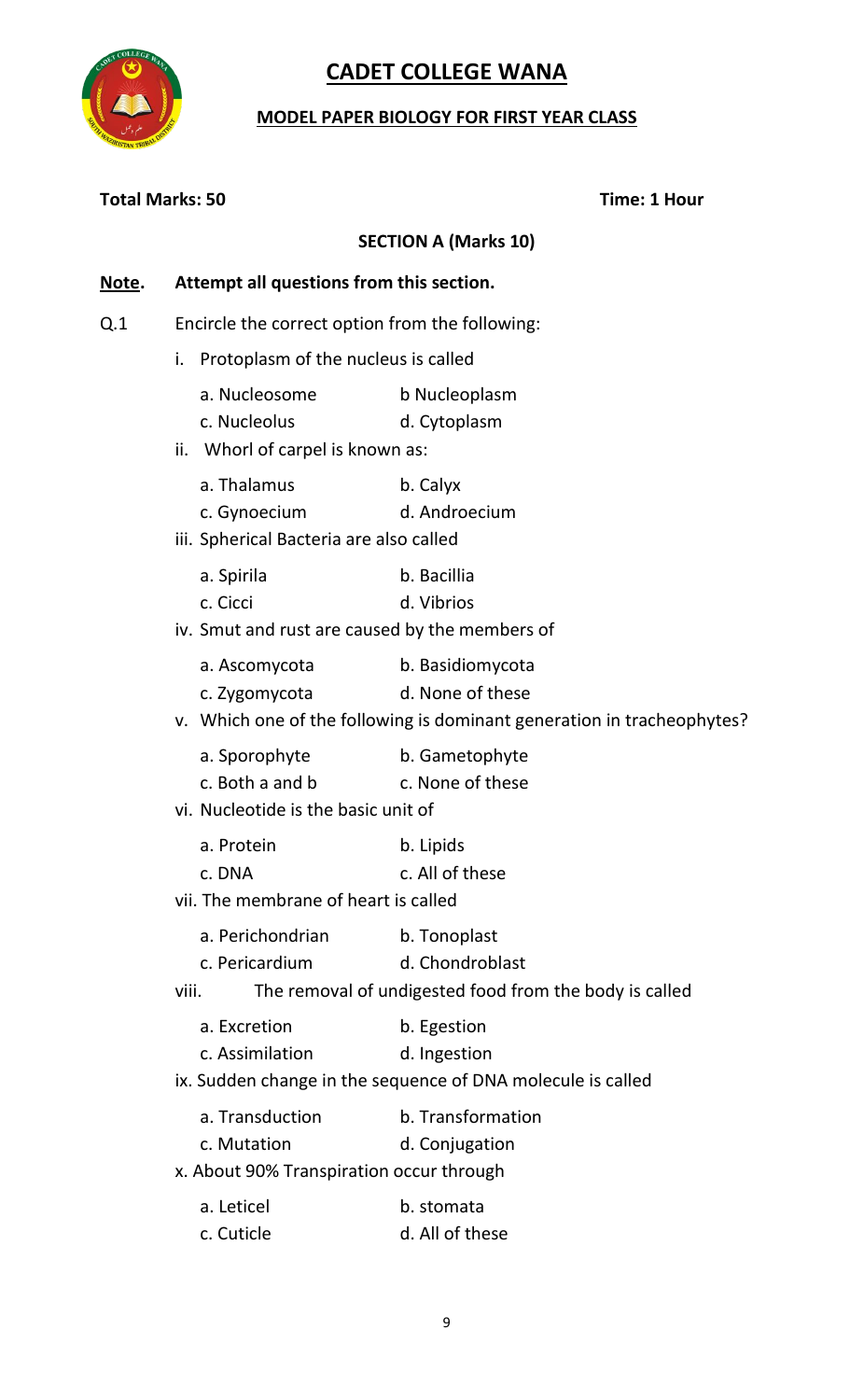#### **Note**: **Attempt any eight questions from this section. Each question carries 5 marks.**

#### **Draw neat and labelled diagram where necessary.**

- Q- II What changes occur in the intercostals muscle, diaphragm during expiration and inspiration?
- Q- III Write note on diarrhea and constipation.
- Q- IV Classify the fishes and write their characters.
- Q- V Define the following:
	- Parasite
	- Plasmid
	- Radial symmetry
	- Actinomorphic flower
	- Metameric Segmentation
- Q- VI Describe Translocation in plants.
- Q- VII Differentiate between colorblindness and hemophilia.
- Q- VIII Describe the function of different parts of forebrain.
- Q- IX what is the difference between flexor and Extensor.
- Q- X Describe the human blood groups.
- Q- XI Briefly discuss female reproductive system in Frog.